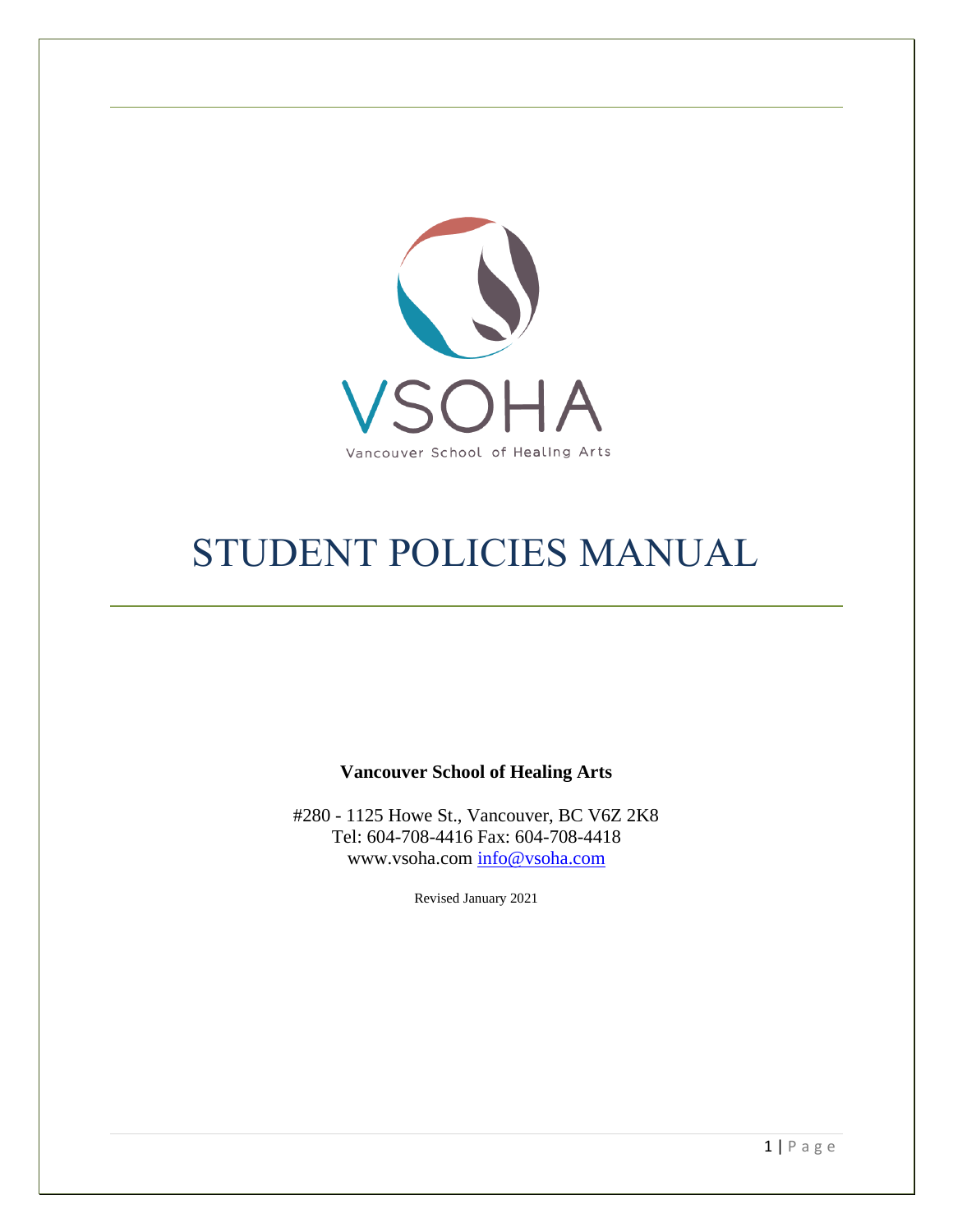## **Contents**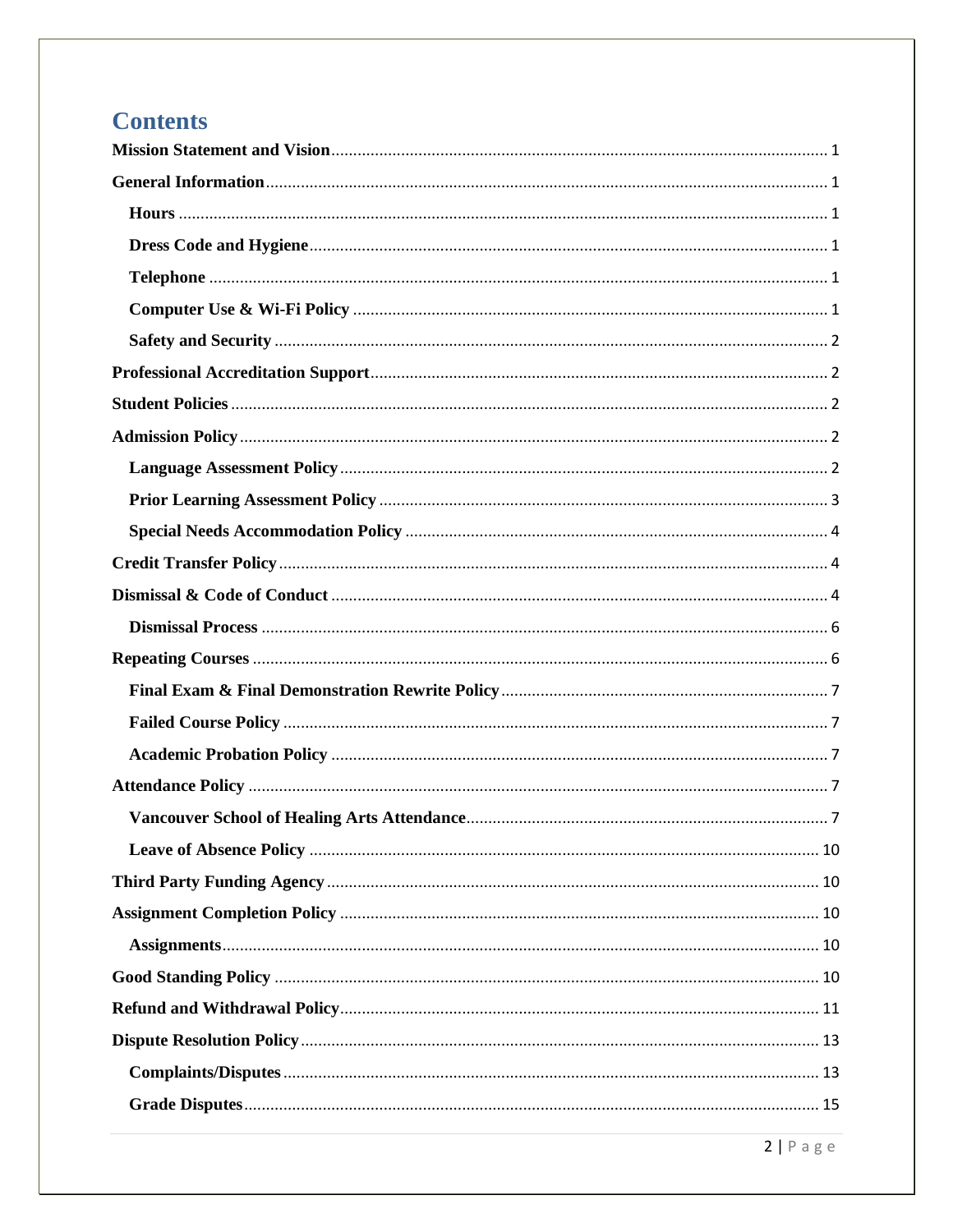|--|--|--|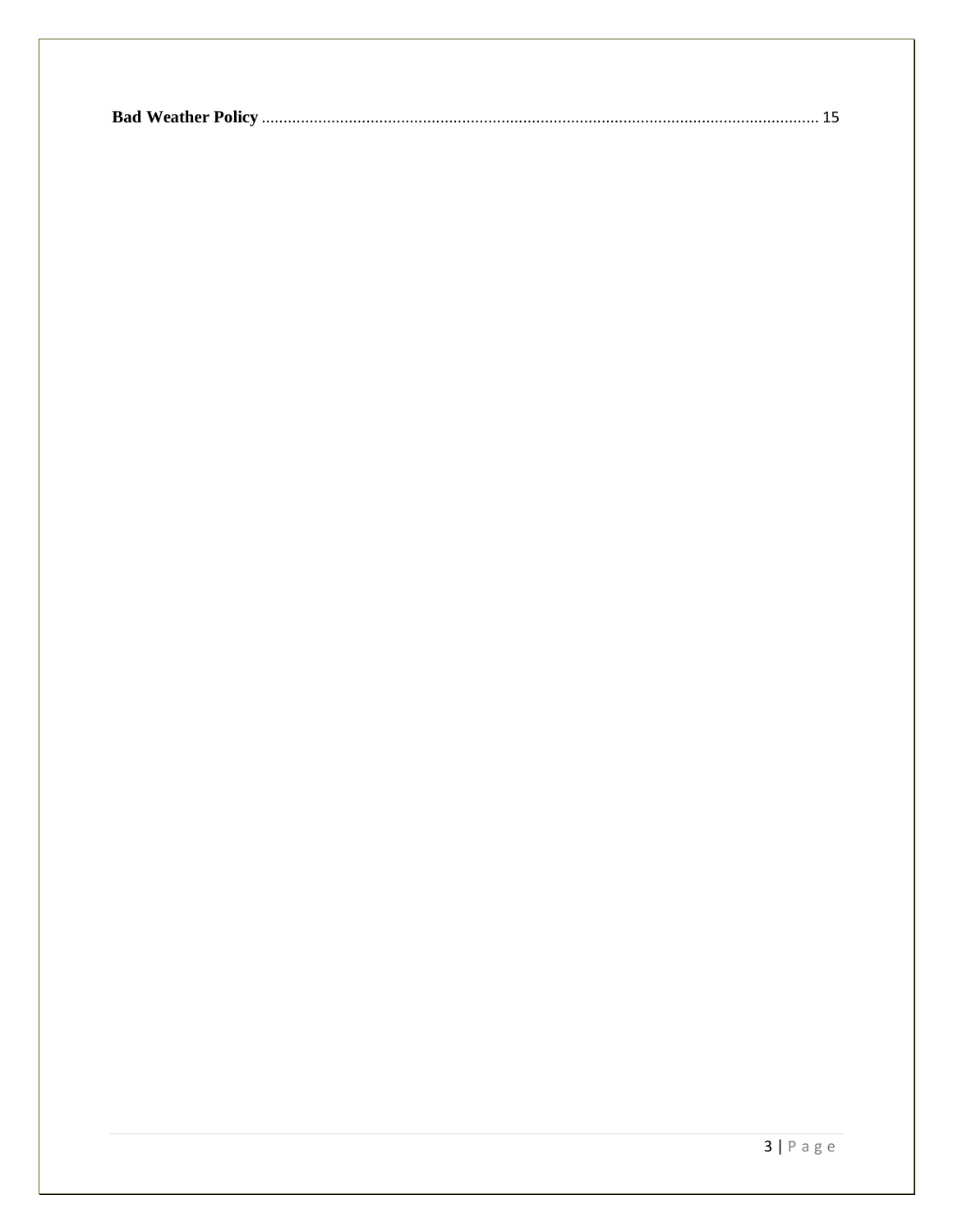## <span id="page-3-0"></span>**Mission Statement and Vision**

At the Vancouver School of Healing Arts (VSOHA), our mission is to create a supportive learning community of excellence where individuals are empowered to explore their own unique potential through holistic education and practice in the healing arts.

At VSOHA, we are passionate about holistic health and education. We draw on both traditional wisdom and modern practices in our teachings. Our programs combine experiential education with lecture-based academics and are tailored to suit the needs of the expanding wellness industry. Instructors are of the highest calibre, specialists in their field and people of integrity and heart. Small class sizes ensure an intimate and personal learning environment.

VSOHA offers a supportive learning atmosphere that fosters exceptionally caring and capable practitioners. Our students graduate well-equipped to make a positive contribution to the world through the healing arts.

# <span id="page-3-1"></span>**General Information**

#### <span id="page-3-2"></span>**Hours**

Regular administrative hours at the Vancouver School of Healing Arts are from 8:30am until 5:00pm Monday to Friday. Some classes and special events are held on weekends.

## <span id="page-3-3"></span>**Dress Code and Hygiene**

Student dress code is based on the modality of practice. Students are expected to maintain a clean and acceptable level of personal hygiene.

### <span id="page-3-4"></span>**Telephone**

Students who use cell phones are expected to turn off their phones or use their silent ring feature in the college. Administrative staff will alert students or their instructors of emergency phone calls received by the college.

## <span id="page-3-5"></span>**Computer Use & Wi-Fi Policy**

Students are provided with free wireless Internet using the 'RWC GUEST' network. Please see administrative staff for password and access information.

Students are not permitted to use the wireless internet to view, access or promote objectionable content (including pornography or hate speech). Students must not use the wireless network to share files illegally or use any peer-to-peer file sharing programs.

Students are encouraged to secure regular access and use of a computer to write and complete their assignments.

Vancouver School of Healing Arts provides students with access to the Internet via Wi-Fi. Students may use their personal devices. File sharing and illegal copyright activities are not permitted while using the college's Wi-Fi.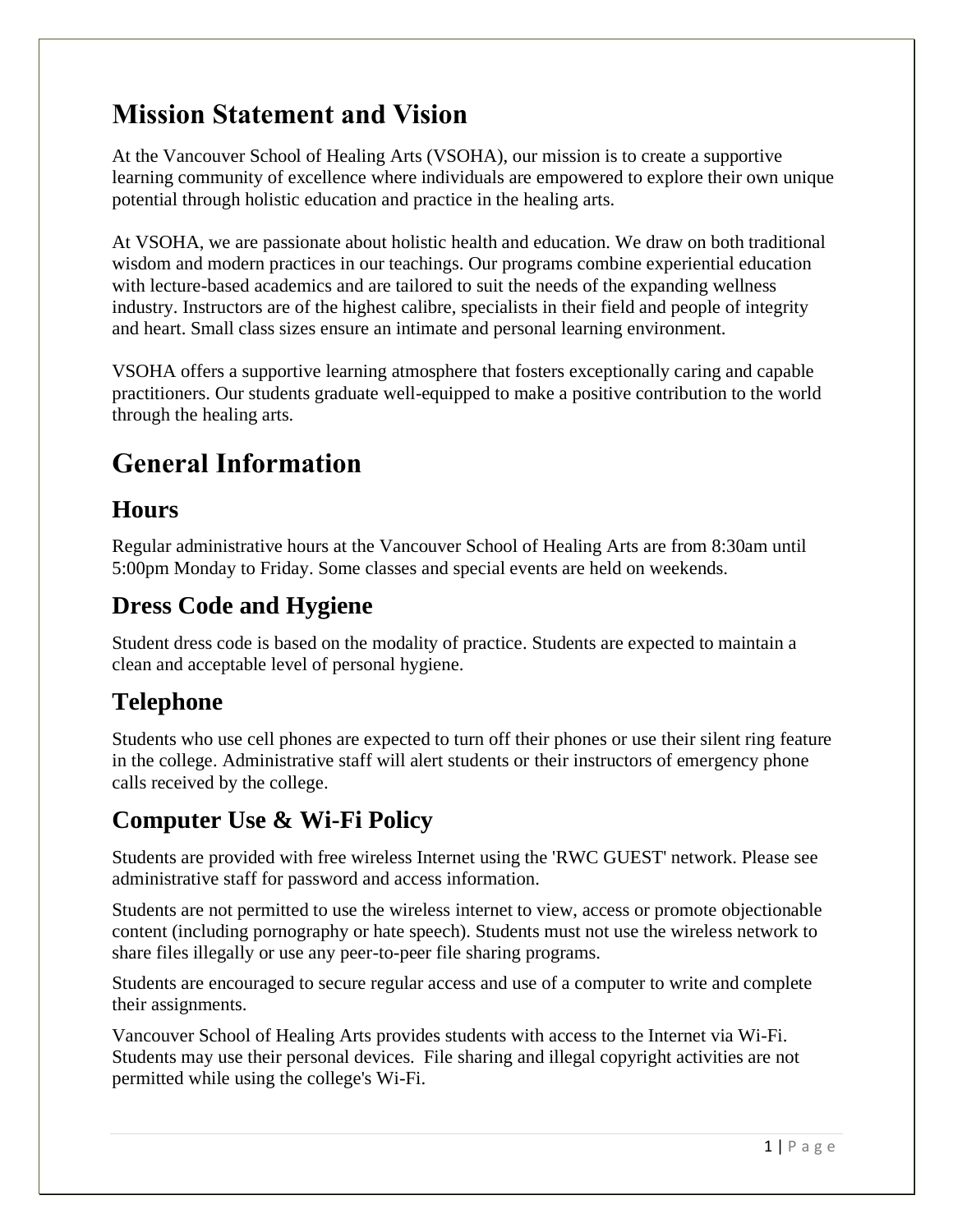#### <span id="page-4-0"></span>**Safety and Security**

Vancouver School of Healing Arts is publicly accessible. Students must exercise caution when leaving personal belongings in and around the school. Although lockers are provided, students should keep their valuables and electronics on their person at all times. Vancouver School of Healing Arts is not responsible for any items lost or stolen in the college.

Students are encouraged to immediately report any suspicious individuals in the college to administrative staff or their instructors.

## <span id="page-4-1"></span>**Professional Accreditation Support**

Vancouver School of Healing Arts supports its students to join professional associations upon completion of their studies and relevant work experience.

# <span id="page-4-2"></span>**Student Policies**

# <span id="page-4-3"></span>**Admission Policy**

Vancouver School of Healing Arts (the "College") is committed to enrolling students who meet program admission criteria and who are likely to succeed in achieving their education and career goals. For admission to the College, an applicant must meet the following criteria (may vary across programs):

- High school diploma or equivalent or 19 years of age prior to the start of the program
- Demonstrate spoken and written proficiency in the English language consistent with the proficiency of a high school graduate.
- Completed application form and health evaluation form
- No disability or disease that could impede the learning process of the individual or jeopardize the health and safety of fellow students/clients
- Personal interview with an Admissions Advisor

*If an applicant does not meet our minimum admission requirements, the requirements cannot be waived by either the College or the applicant.*

#### <span id="page-4-4"></span>**Language Assessment Policy**

Vancouver School of Healing Arts provides all its instruction in the English language. The language proficiency requirements apply to all programs at the Vancouver School of Healing Arts and may not be waived by either the College or the student.

#### **Procedure:**

Before enrollment, each applicant must have an interview with one of the College's admissions representatives. In person interviews, Zoom or similar software may be used to conduct an interview. If deemed necessary by the admissions representative, additional supporting documentation may be required to help indicate English proficiency sufficient to succeed in the program. Acceptable documents includes one or more of the following: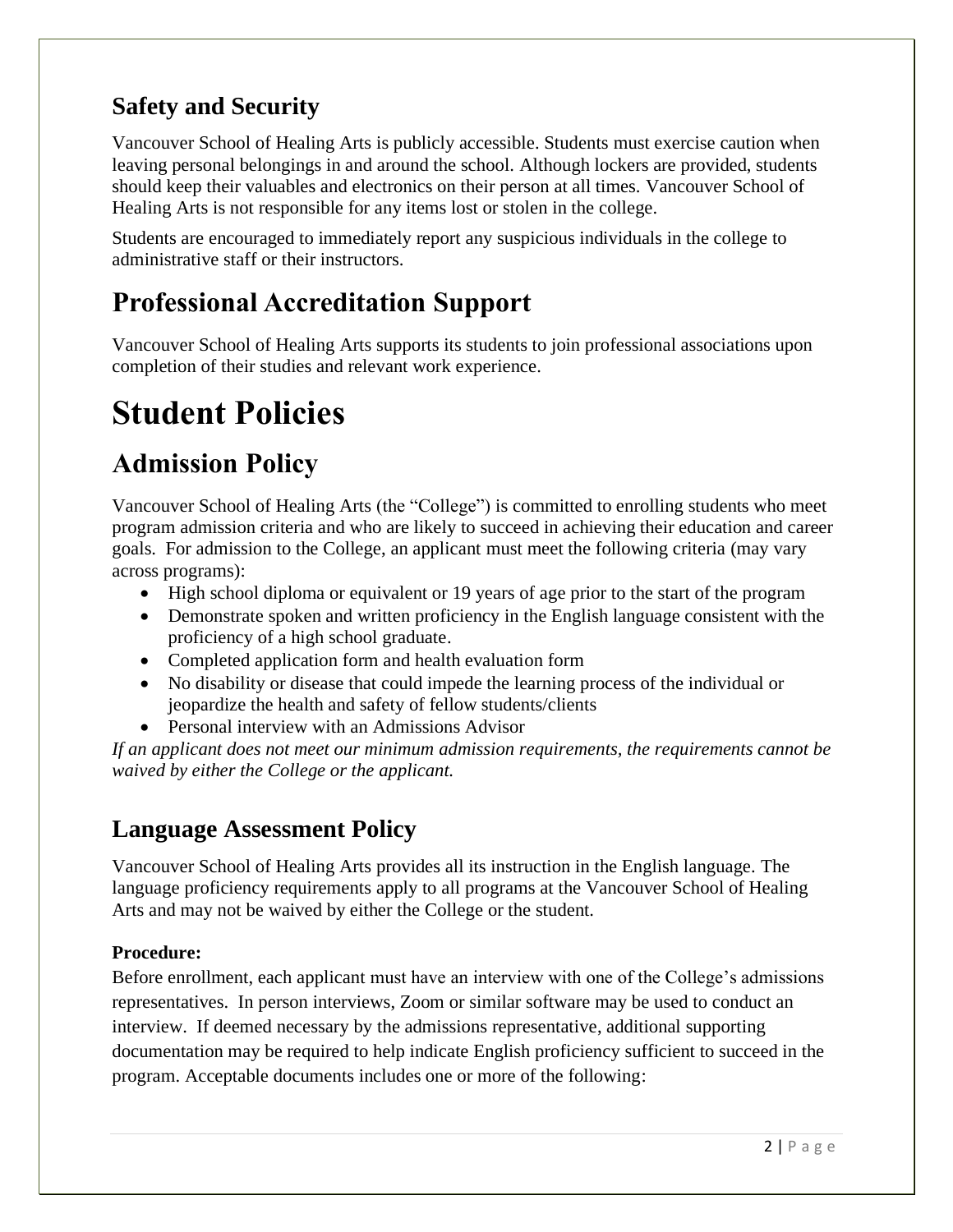- Test of English as a Foreign Language (TOEFL) with a minimum score of 80.
- Test of English for International Communication (TOEIC) with a minimum score of 700.
- Canadian Academic English Language Assessment Test (CAEL) with a minimum score of 70.
- International English Language Testing IELTS (academic version) with a minimum score of 6.5 overall, and no one score less than 5.5.
- Two years of high school in Canada, including a minimum final mark of  $C+$  in English 12 or equivalent in another country where English is the primary language of instruction.
- Two years post-secondary enrollment at an English-speaking institution

#### <span id="page-5-0"></span>**Prior Learning Assessment Policy**

A currently enrolled student who meets the following requirements may be permitted to challenge a course at the Vancouver School of Healing Arts on the grounds that the student has already received comparable training and can demonstrate a thorough knowledge of the relevant subject through documentation provided by an organization or educational institution.

A student who successfully challenges a course at the Vancouver School of Healing Arts shall receive credit for that course and not be required to take that course. In order to establish equivalency, the following process will be followed:

#### **Procedure**:

- 1. The student must submit a written request to challenge a course to the Program Director or the student's Admissions Adviser not less than 10 business days prior to the start date of the Program. The student must provide supporting documentation in the form of course outlines, transcripts, and other course resources.
- 2. The student's request must include documentation to establish that the student has previously received formal training at another accredited institution in the same subject matter covered in a course at the Vancouver School of Healing Arts. At a minimum, that documentation must include from the other institution:
	- the course outline or its equivalent for the earlier training, plus
	- an original transcript issued by the other institution showing the student's mark in the course.
	- the transcript must indicate when the course was taken, and the grade (if applicable) received.
- 3. The Senior Educational Administrator will review the student's documentation. The Senior Educational Administrator may request further documentation.
- 4. Within ten business days from the date on which the College receives the last of all required information from the student, the Senior Educational Administrator shall provide to the student the Senior Educational Administrator's written decision whether to permit the student to challenge the course. The Senior Educational Administrator shall also place a copy of the decision in the student's file.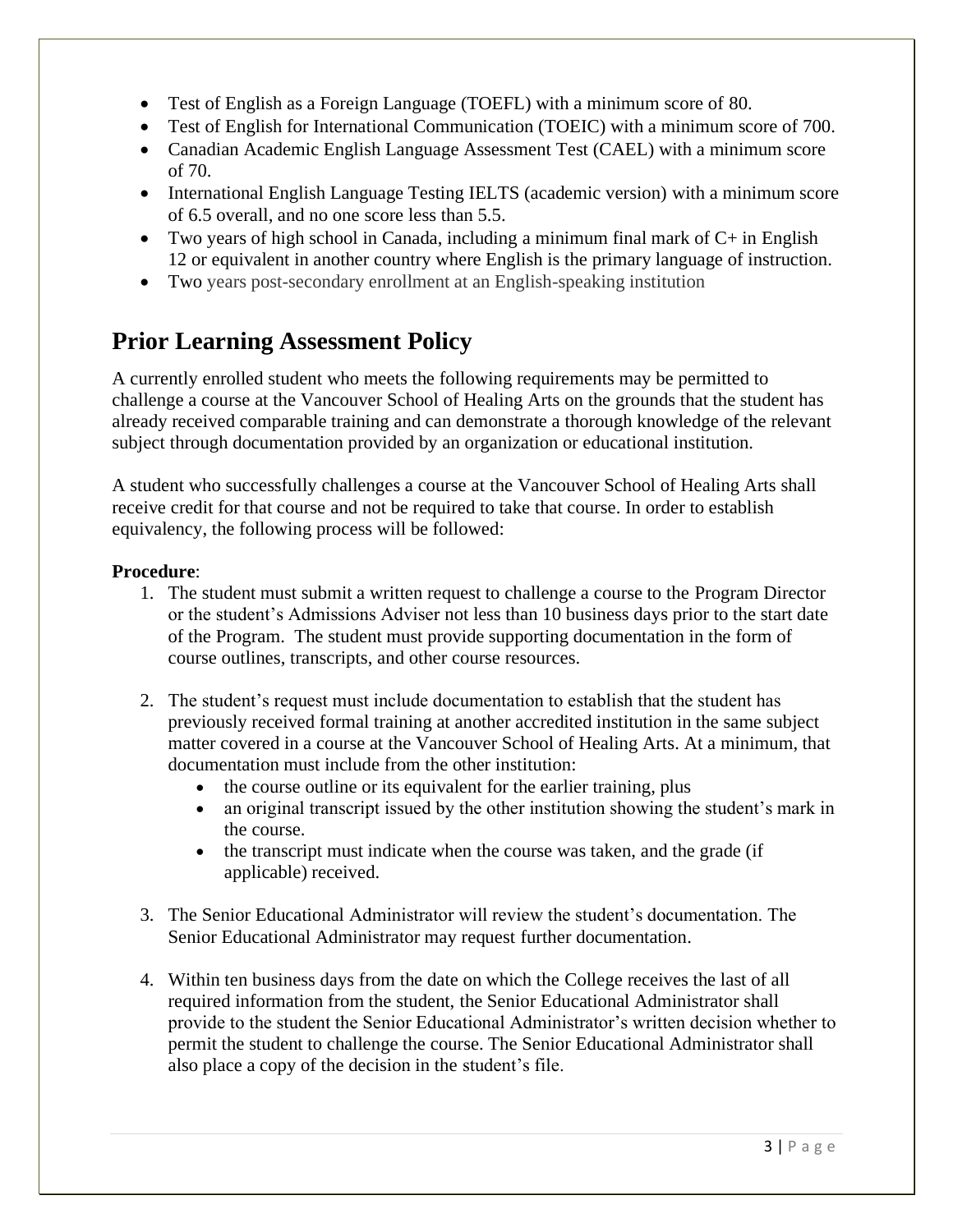#### <span id="page-6-0"></span>**Special Needs Accommodation Policy**

Where a student has a special physical, medical or academic need, whether the need is selfidentified or identified by a health-care professional, the student may inform the College about that need prior to entering into a student contract with the College. This identification will allow both the student and the College to assess whether, and to what extent, the College can reasonably accommodate the student's need within the experiential and academic programs offered by the College.

If a student self-identifies as having a special need, the student must:

- Meet admission requirements;
- Inform the College in a timely manner prior to entering into a student contract;
- Upon request by the College, provide to the College credible and sufficient documentation to verify the student's legitimate need, including medical documentation where applicable;
- Provide details regarding the student's abilities and the effects of any disability;
- Cooperate reasonably in the accommodation process; and
- Accept a reasonable proposal by the College to accommodate the student's need.

Where a student self-identifies as having a special need, the Vancouver School of Healing Arts will:

- Seek credible and sufficient documentation to verify the nature and extent of the student's legitimate need, including medical documentation where applicable;
- Solicit reasonable details regarding the student's abilities and the effects of any disability;
- In considering any proposed accommodation plan, the College must:
	- o Ensure that academic standards are maintained;
	- o Consider the resources reasonably available to the College;
	- o Be practical, while remaining open to innovative ideas;
	- o Consider the impact of the proposed accommodation, directly and indirectly, upon other students, including their learning outcomes, rights and morale; and
	- o Consider the impact of the proposed accommodation, directly and indirectly, upon the College's staff; and
- Document the accommodation process.

While the College will do its best to accommodate special need requests, it cannot guarantee that all requests will be granted.

## <span id="page-6-1"></span>**Credit Transfer Policy**

A student applying to transfer to another educational institution must work with that educational institution to have prior credits recognized.

## <span id="page-6-2"></span>**Dismissal & Code of Conduct**

Vancouver School of Healing Arts expects each student to adhere to the Code of Conduct. The Code of Conduct governs behavior toward students, staff members, and clients who are being treated by a student as fulfillment toward a credit in the program. If needed, a student should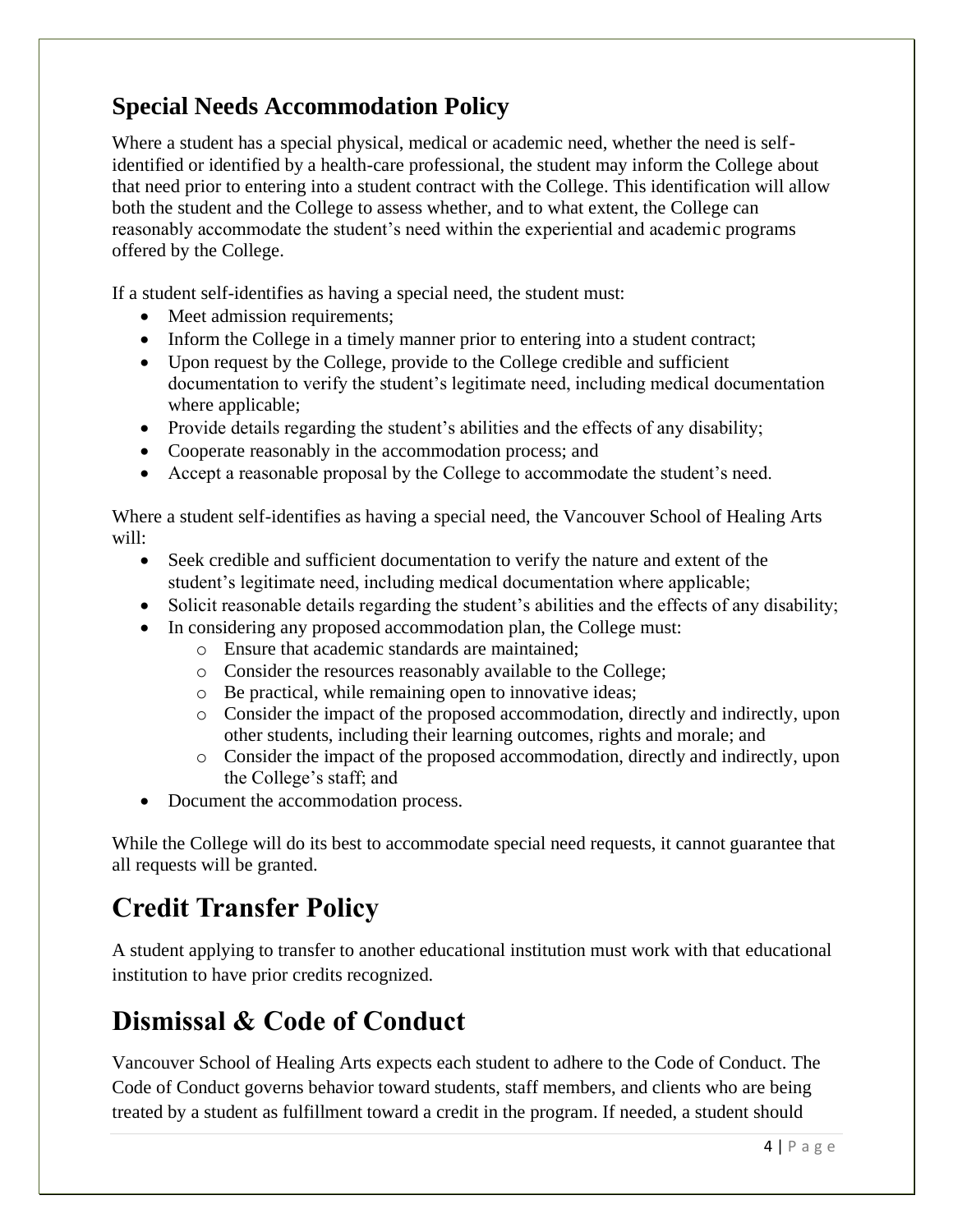request clarification about the Code of Conduct from the Academic Advisor, or Senior Educational Administrator

#### **Code of Conduct**

Vancouver School of Healing Arts expects each student to:

- 1. attend school in accordance with the Attendance Policy;
- 2. treat every student, client and each staff member with respect;
- 3. dress according to the school's dress code as outlined in the Student Policies Manual;
- 4. treat school property with respect;
- 5. pay tuition according to the payment schedule outlined in the student's contact.
- 6. not become involved in sexual relationships with other students, clients, or staff members for the duration of their program.
	- a) Note that this rule exists to maintain the safety, trust and integrity of group dynamics during experiential lessons and exercises. This rule is also fundamental to the development of strong ethical and professional boundaries.
	- b) Note that students involved in sexual relationships with other students who are NOT in their current course may face schedule adjustments or program completion delays to ensure the students can adhere to this rule.
- 7. The institution prohibits students from engaging in any of the following:
	- a) disruptive or offensive classroom behavior;
	- b) theft of property belonging to another student, to a staff member or to the College;
	- c) plagiarism and/or cheating;
	- d) bringing a weapon of any kind (e.g. knives, guns, etc.) to school;
	- e) bringing to the College or to a College event held elsewhere an alcoholic beverage, marijuana, or any mood-altering substance prohibited by law;
	- f) arriving on campus or a College event held elsewhere under the influence of an alcoholic beverage, cannabis, or any mood-altering substances prohibited by law;
	- g) making sexual, disparaging, or otherwise inappropriate remarks concerning another student's, client's, or staff member's appearance, gender, sexual orientation, nationality, ethnicity, race, religion, age, marital status, family status, or disability.
	- h) abusive behavior toward another student, client or staff member, including bullying or any other form of intimidation. Abusive behavior includes, but is not limited to, physical, sexual, emotional or verbal abuse; and
	- i) any other conduct determined by the College to be damaging or otherwise detrimental to another student or staff member of the College.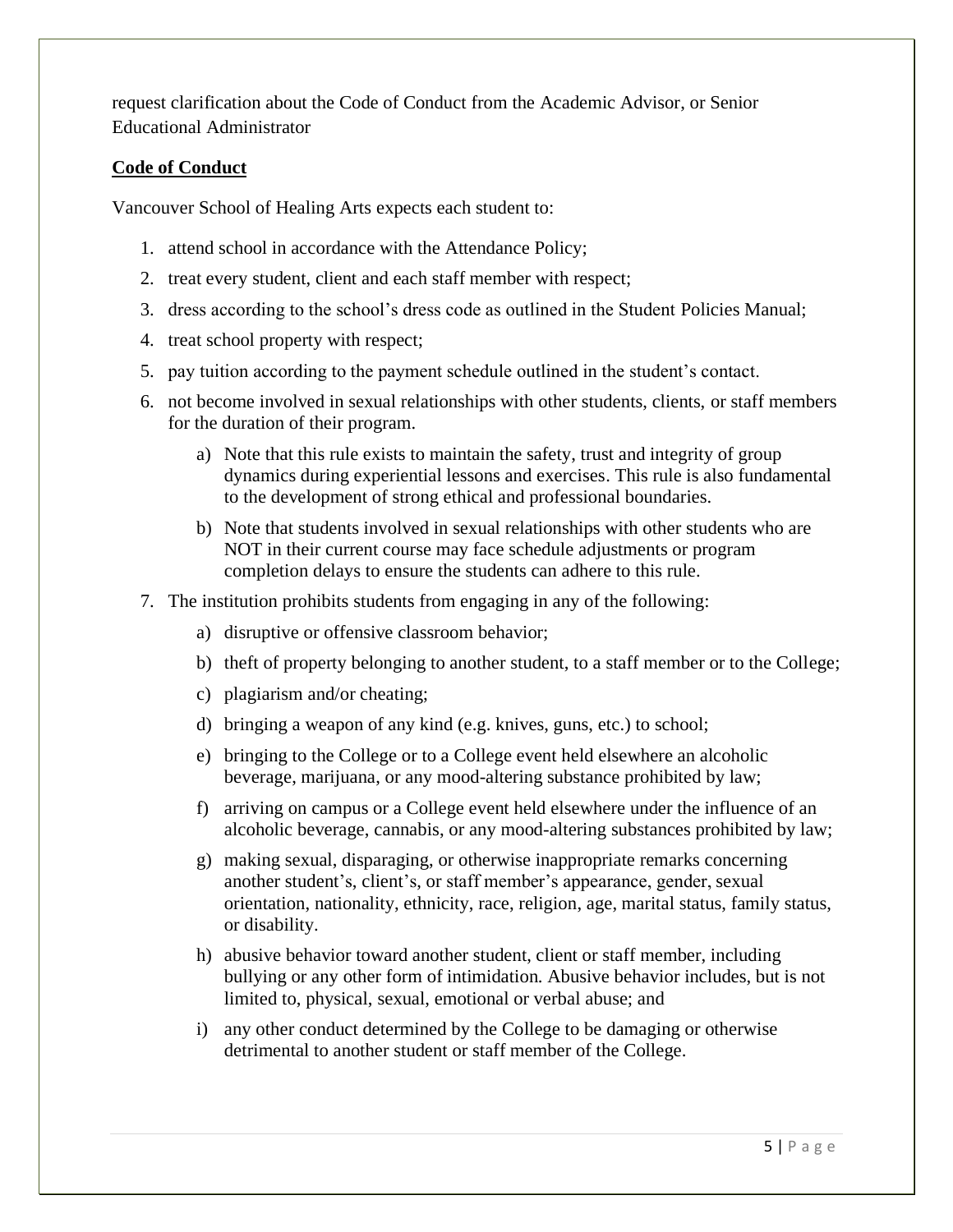#### <span id="page-8-0"></span>**Dismissal Process**

**If a student is found to be in contravention of the Code of Conduct outlined herein, the Vancouver School of Healing Arts may dismiss a student from their program and prohibit them from attending the college in any capacity.** 

1. The process by which a student may be dismissed from a program and/or prohibited from attending the Vancouver School of Healing Arts is as follows:

- a) The student will be contacted by the Academic Advisor or the Senior Education Administrator, by phone or in person and advised of their dismissal, the reasons thereof, and the date of their dismissal. This could be immediately depending on the reason.
- b) The student will be provided a written explanation of the reasons for their dismissal, which will include the determination of the dismissal, date of dismissal, and if applicable, the date on which they may re-apply to return as a student of the Vancouver School of Healing Arts. This written explanation will be provided to the student no later than 2 business days following their dismissal.
- c) The student has the right to request a verbal explanation of their dismissal. Providing the reasons for the dismissal will not pose any potential danger to current students, clients, or staff of the Vancouver School of Healing Arts, the student will be granted an in-person meeting with the Director of Education and/or the Senior Educational Administrator to receive a verbal explanation of the reasons for their dismissal. If the college deems there to be any danger to current students, clients, or staff, they will be contacted by the Student Services and/or the Senior Educational Administrator via phone or videocall (e.g. Zoom, Skype, etc.). Any such request must be made by the student in writing and submitted to the college within 5 business days of the dismissal.
- d) If the student disagrees with their dismissal, they have the right to lodge a complaint via Vancouver School of Healing Arts' Dispute Resolution Policy. Thereafter, Vancouver School of Healing Arts will follow its Dispute Resolution Policy to govern its communications regarding the dismissal.

## <span id="page-8-1"></span>**Repeating Courses**

Where students fail to successfully complete a course in a timely manner, whether due to academic performance, attendance, a breach of the Code of Conduct or Good Standing Policy, the Vancouver School of Healing Arts may allow the student to repeat a course (or sub-unit of a course) if there is a reasonable expectation that the student will successfully complete it. Students may be required to sign a Student Accountability Agreement before being allowed to repeat a class.

Students who are allowed to repeat a course (or sub-unit of a course) may do so by paying only for tuition. Resource and/or book costs already paid for do not need to be paid again.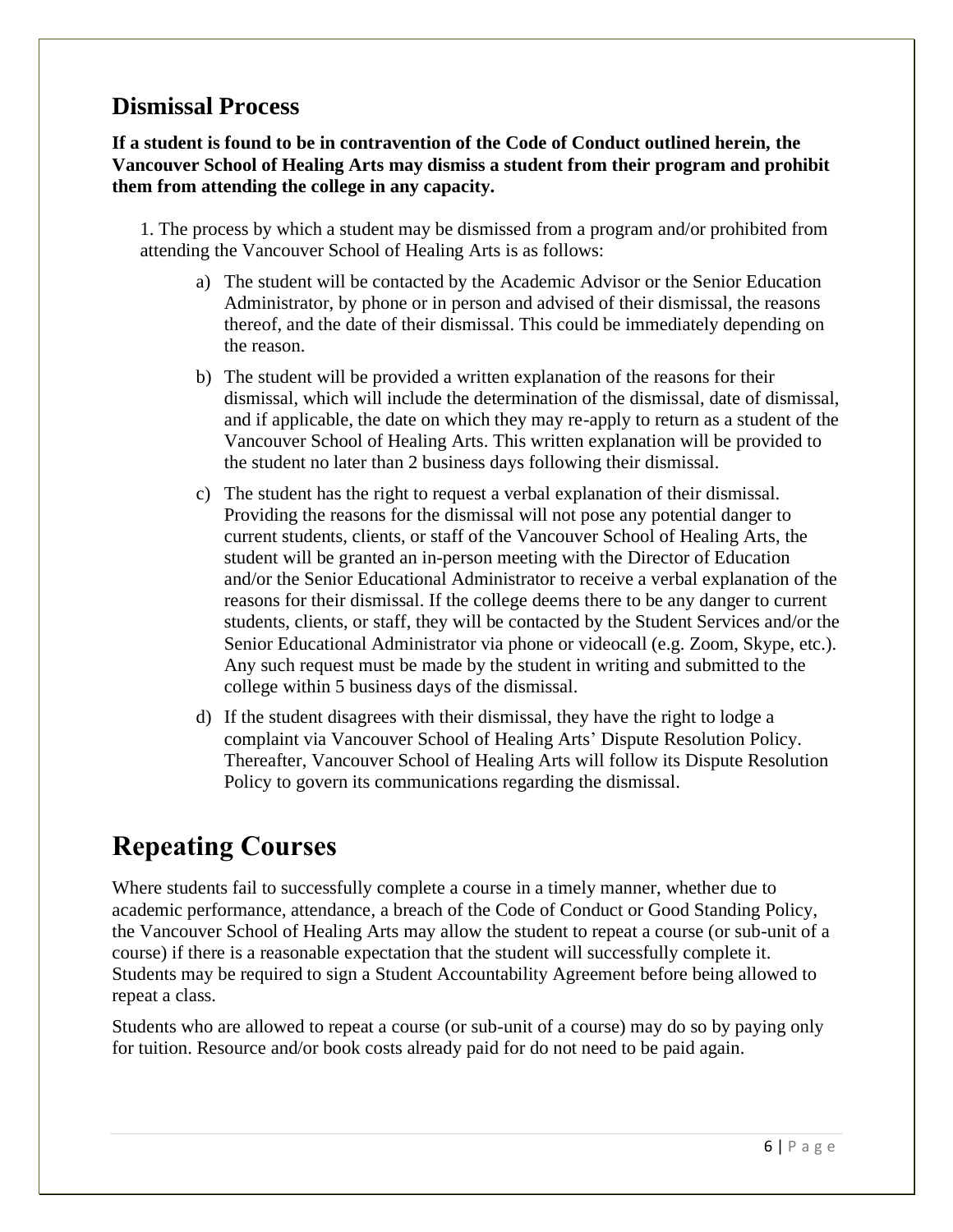#### <span id="page-9-0"></span>**Final Exam & Final Demonstration Rewrite Policy**

If a student fails an exam/demonstration, the student has the option to rewrite the exam/re-do the demonstration. The student must make this request within one week of receiving their exam mark. If the student passes the exam/demonstration re-write, the final grade will be the higher of either (a) an average of the two marks or (b) a passing grade

A student can rewrite the exam once or redo a final demo once. If the student fails the course or demo the second time, they will be required to retake, and pay for the course again in order to receive credit for the course.

#### <span id="page-9-1"></span>**Failed Course Policy**

If a student fails a course due to lack of attendance (see Attendance Policy) or receives a grade lower than 65%, the student will be responsible for paying the full course fee.

#### <span id="page-9-2"></span>**Academic Probation Policy**

Where a student fails to demonstrate skills or academic competency in one or more courses such that there is a reasonable risk the student will not meet the grading standard or threshold required to successfully pass the course, the Vancouver School of Healing Arts may place the student on academic probation and the student.

Academic probation is a formal written warning from the Vancouver School of Healing Arts establishing minimum criteria that the student must achieve in order to graduate and continue studies in Advanced programs at the Vancouver School of Healing Arts. Criteria addressed could include anything that hinders a student's successful completion of a course including, but not limited to poor attendance, repeated failing of required demo(s), tests, or assignments.

A student may consecutively repeat a course up to but not exceeding three times. If the student fails the same course 3 times, they will not be able to take the course for a minimum of six months and will be required to apply for new acceptance with admissions and once again prove their ability to succeed in the program by meeting all admissions requirements, including undergoing another admissions interview.

## <span id="page-9-3"></span>**Attendance Policy**

#### <span id="page-9-4"></span>**Vancouver School of Healing Arts Attendance**

- 1. In order to pass each course, and to receive a certificate or diploma from Vancouver School of Healing Arts, a student must attend a minimum of 80% of their enrolled classes, calculated by instruction unit (per class) and in aggregate (cumulative).
- 2. Following 10% of a course's duration, any student whose attendance falls below 85%, will receive an initial attendance warning via email by the Academic Advisor, Campus Administrator, or the Director of Education.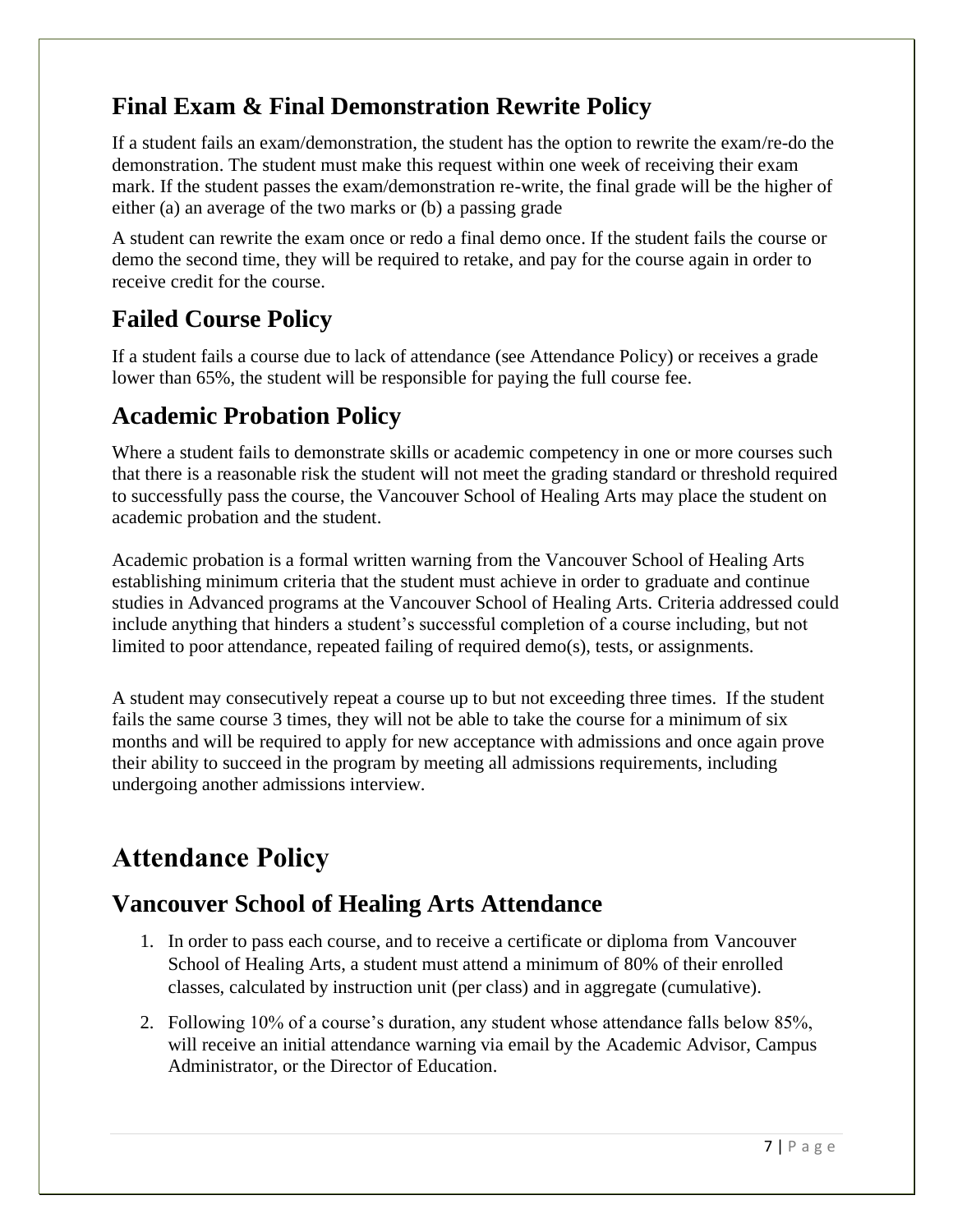- 3. Following 10% of a course's duration, any student whose attendance falls below 80% will receive an official written attendance warning by the Academic Advisor or the Campus Administrator which will remind the student that they need to maintain attendance of at least 80% in order to pass the course.
- 4. Students who miss class due to documented reasons, that are no fault of their own and due to illness, medical illness, family or personal emergency, may submit a request in writing to the Academic Advisor or the Senior Educational Administrator asking to have their absence "excused". Any such request must be accompanied with sufficient and credible evidence in support of this request and must be made within 5 business days of the student returning to school, if the student returns while the course is still in session, or within 5 business days of the completion of the course, if the student does not return to the class prior to its completion.
	- a) The request will be reviewed by the Academic Advisor or the Director of Education to determine whether the absence will be excused. The student will be advised in writing within 5 business days of their request of the determination.
	- b) If the student disagrees with the determination, they can request a review of the decision through Vancouver School of Healing Arts' Dispute Resolution Policy.
	- c) If the absence is excused, the student must make arrangements with their instructor(s) and/or the Academic Advisor and/or the Director of Education, to ensure that the student meets the class learning objectives and meets all class requirements. This can be achieved through make-up assignments, presentations, additional homework, additional individual instruction, or similar methods to ensure the class learning objectives are met.
	- d) Any hours that have been deemed an excused absence by the college, will not count towards the calculation of attendance.
- 5. Regardless of whether a student receives approval for one or more excused absences, due to the experiential learning style that the Vancouver School of Healing Arts incorporates, the student will not be able to pass a course they are enrolled in where their final attendance for the course, including excused absences, is below 75%.
	- a) If a student's final attendance for a course is lower than 75% due to any of the reasons cited in clause "4." above and the student supplies documentation stipulated in the same clause, the college may apply an exceptional circumstances credit towards the tuition cost of the course when and if the student repeats the course. The exceptional circumstances credit, if any, will be determined by the Director of Education and/or the Senior Educational Administrator.
- 6. When a student repeats a course that they did not pass due to attendance reasons, and subsequently passes the course, their attendance associated with the time they failed the course will not be utilized in any aggregate (cumulative) attendance calculation, and only their attendance for the course retaken that resulted in a pass will count towards aggregate (cumulative) attendance.
- 7. Students who fail two or more courses due to attendance, where reasons do not include those cited in clause "4" above, will be placed automatically on Academic Probation and will be required to meet the Vancouver School of Healing Arts' Director of Education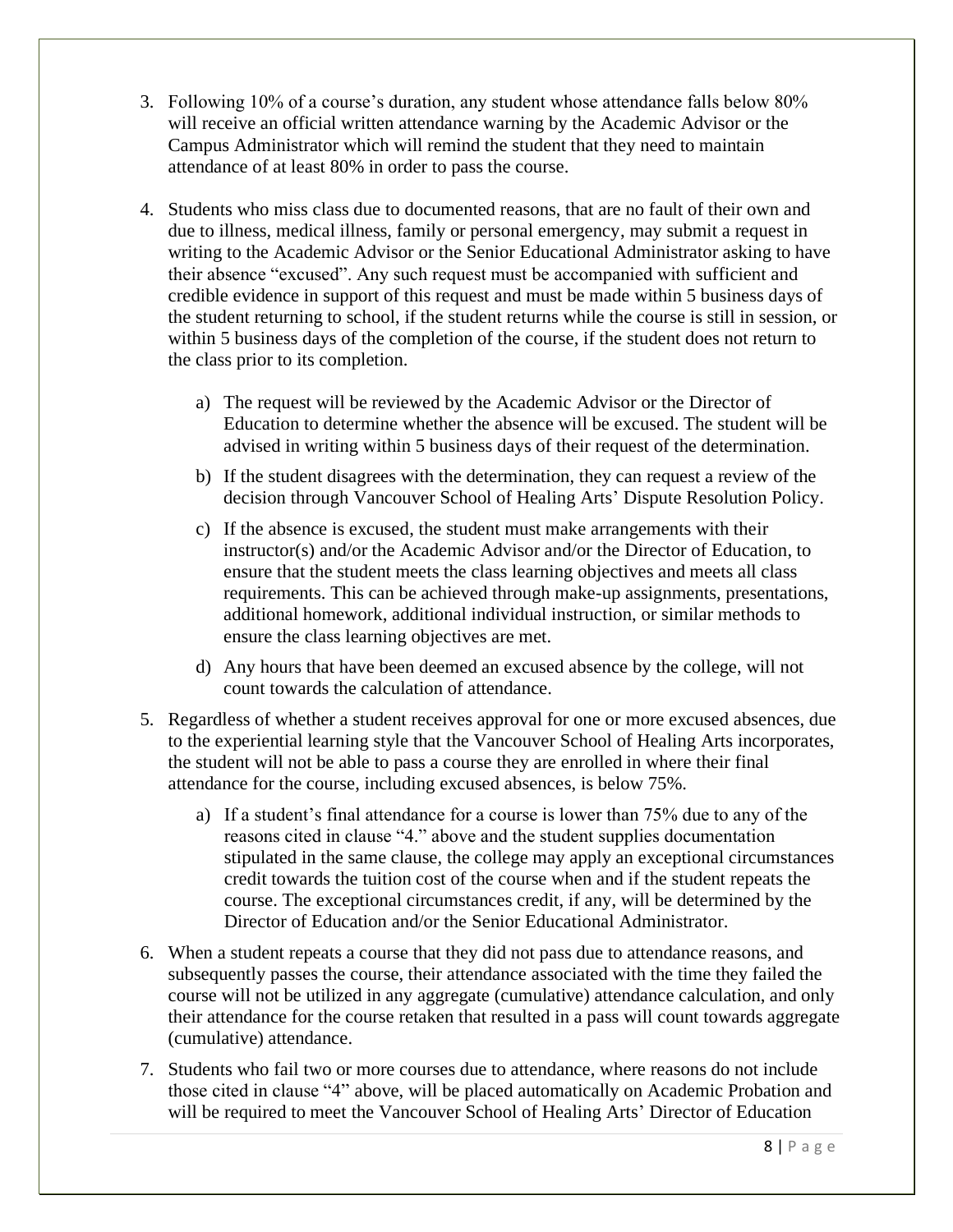and/or the Senior Educational Administrator to review the reasons behind the student's attendance and to formulate a plan that will help the student meet the college's required attendance rate.

- 8. Students who are on Academic Probation due to attendance reasons must then meet the college's attendance policy requirements for the subsequent two courses in order to be removed from Academic Probation. Students who do not meet the college's attendance requirements over the subsequent two courses will be subject to dismissal.
- 9. Students who have previously been on Academic Probation due to attendance reasons and subsequently fail a course due to attendance reasons, will once again be placed on Academic Probation and will be required to meet the college's attendance policy requirements for the subsequent three courses in order to be removed from Academic Probation. Students who do not meet the college's attendance requirements over the subsequent three courses will be subject to dismissal.
- 10. Anytime a student is placed on Academic Probation due to attendance reasons, communication will be delivered to the student in writing and a record of the same will be placed in the student's file.
- 11. Vancouver School of Healing Arts will follow its Code of Conduct and Dismissal Policy when dismissing a student due to attendance reasons. Students may also follow Vancouver School of Healing Arts' Dispute Resolution Policy if they are in disagreement of any outcome in relation to the college's Attendance Policy.
- 12. Students who are dismissed from the Vancouver School of Healing Arts due to attendance reasons will be withdrawn and must reapply for admissions to gain readmittance to the college, and will not be eligible to reapply until a minimum of six months has passed since their dismissal.
- 13. Regardless of attendance rules outlined herein, Vancouver School of Healing Arts' students often participate in group lessons and projects and therefore, for the instructor to plan appropriately for any class, they should be notified of any absence. The process by which students must report an absence is as follows:
	- a) When possible, students can inform their instructors by email, or in person of an absence. When not possible, students can call the school and leave a message with administration regarding their absence.
	- b) For any potential sustained absence, students must contact the Academic Advisor to make appropriate arrangements that may include either withdrawal from the course and/or a request for a Leave of Absence. Please see the Vancouver School of Healing Arts' Leave of Absence Policy for details.
- 14. When a student obtains funding from an individual entity, body or agency whose minimum standard for attendance or for justifying and documenting an absence differs from those of the Vancouver School of Healing Arts, in those cases, the student must meet both the Vancouver School of Healing Arts' attendance requirements and those stipulated by the funding body.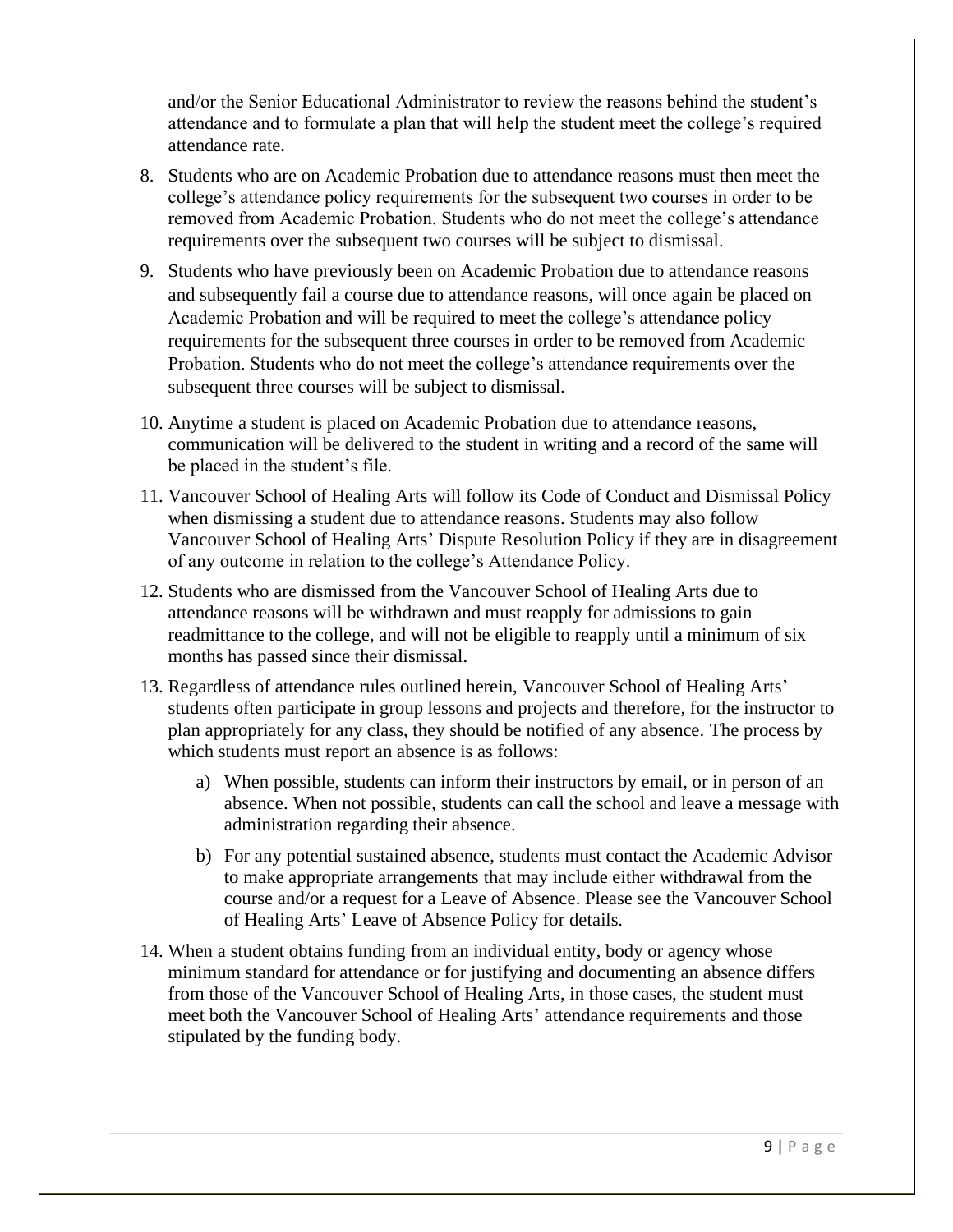#### <span id="page-12-0"></span>**Leave of Absence Policy**

In special circumstances, students may apply for a leave of absence from studies. A leave of absence may not exceed more than three months consecutively and a total of twelve months during their program. Students who leave the college for longer than twelve months will be considered withdrawn and must re-apply to gain admission back into the college.

## <span id="page-12-1"></span>**Third Party Funding Agency**

Students receiving funding from third party funding agencies may have to abide by additional attendance criteria as determined by their funding agency. Student attendance information is generally provided to third party funders through monthly progress reports.

## <span id="page-12-2"></span>**Assignment Completion Policy**

#### <span id="page-12-3"></span>**Assignments**

Late assignments will have 5% per day deducted from the final assignment mark. An assignment will be considered late if it is handed in past the time established by the instructor, or if no time is established, then 5pm on the day it is due.

All major assignments and exams and in particular, all final exams and demos must be passed in order to complete and pass each course at the Vancouver School of Healing Arts. Students, who are unable to complete course requirements due to medical or personal circumstances, may be given alternative assignments and/or extensions with the approval of the Director of Education and/or the Senior Education Administrator. Allowances for such extensions or substitutive assignments will require supporting to prove why such allowances are required.

## <span id="page-12-4"></span>**Good Standing Policy**

The Good Standing policy sets out the general requirements for a student to continue studying at the College. For this purpose, "good standing" means good academic standing, good financial standing, and good citizenship standing.

**Good academic standing**. To be in good academic standing, a student must

- Meet all requirements of the Assignment Completion Policy;
- Meet all requirements of the Attendance Policy; and
- Maintain a minimum Grade Percentage Average of 65%

A student who is not in good academic standing may be places on Academic Probation.

**Good financial standing**. To be in good financial standing, a student must pay his or her tuition on time. If, at any time before graduation, a student owes more than \$500.00 to the College, the College reserves the right to place the student on Administrative Probation until the balance has been returned to \$0. If a student is on Administrative Probation, the College may bar the student from any College function, including any or all of the following: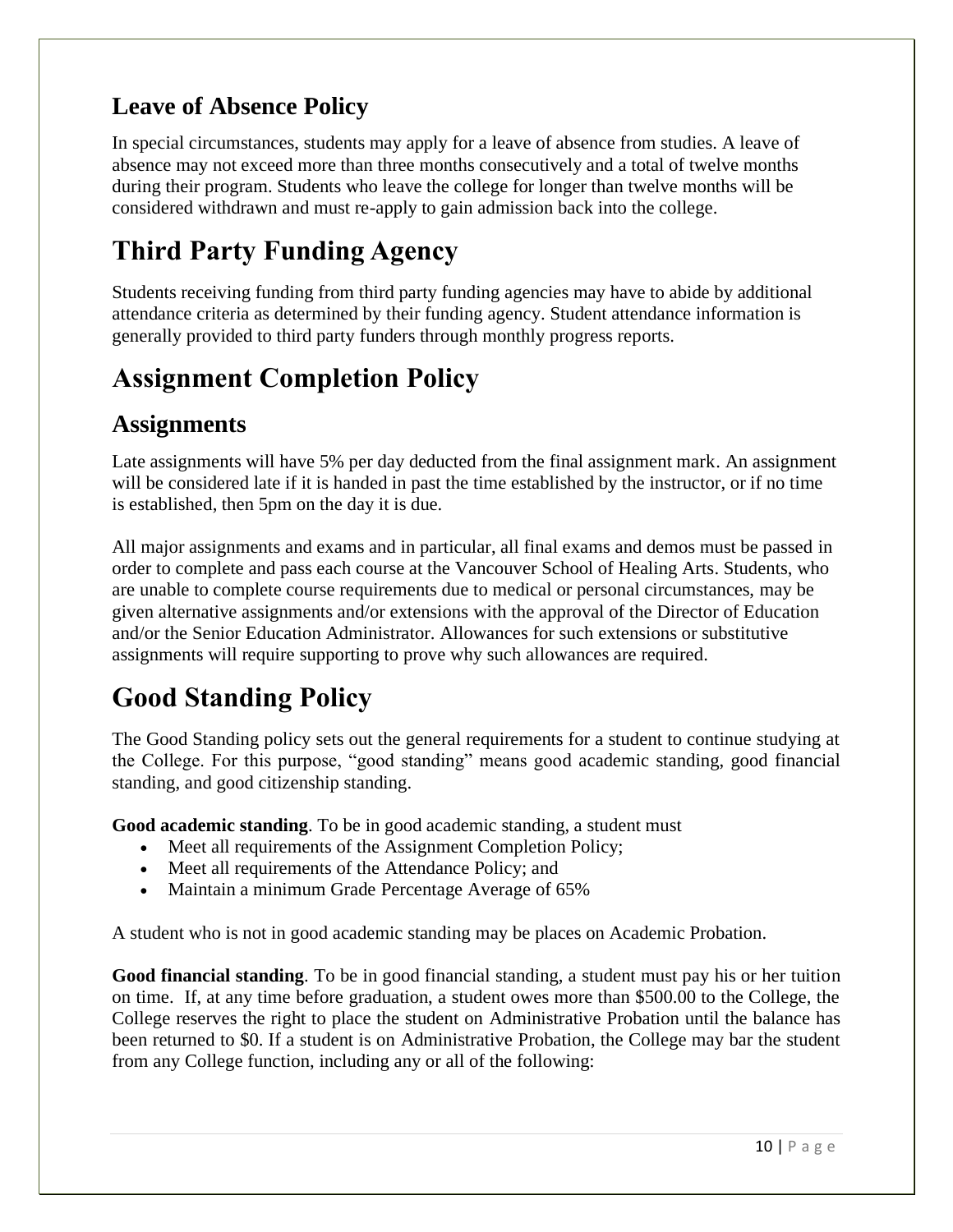- 1. Continuing with courses.
- 2. Participating in course-related activities (e.g., clinic hours, practicum, etc.);
- 3. Other social activities that are part of the College's experience it provides to students.

Full tuition has to be paid prior to writing the program's final exams and/or attending practicum. After the student's graduation date, the student should not have any outstanding tuition, unless they are on a payment plan which has been approved by the College. Students that have a balance owing at time of graduation, that is not being paid through an approved payment plan with the College, will not receive certification for their program until the balance is paid and may not be allowed to participate in graduation. The College reserves the right to send a student to a collection agency for unpaid tuition if attempts to settle the balance are unsuccessful.

**Good citizenship standing**. To be in good citizenship standing, a student must meet all the requirements of the Code of Conduct Policy and the Student Handbook. A student who is not in good citizenship standing is considered in breach of their student contract and subject to the relevant disciplinary actions up to and including dismissal.

## <span id="page-13-0"></span>**Refund and Withdrawal Policy**

For the purposes of Vancouver School of Healing Arts' refund policy, we use these definitions:

"effective contract date" means in a student enrolment contract the later of:

- The date the student, or the student's representative signed the contract, or
- The date the institution signed the contract.

"contract start date" means in a student enrolment contract the date on which the student's program of instruction or other activity begins.

"contract end date" means in a student enrolment contract the date on which the student's program of instruction or other activity ends.

The *Private Training Act Policy Manual* dictates the refund policy of the Vancouver School of Healing Arts. The refund policy of the Vancouver School of Healing Arts is as follows:

- 1. If the institution receives tuition from the student, or a person on behalf of the student, the institution will refund the student, or the person who paid on behalf of the student, the tuition that was paid in relation to the program in which the student is enrolled if:
	- (a) the institution receives a notice of withdrawal from the student no later than seven days after the effective contract date and before the contract start date;
	- (b) the student, or the student's parent or legal guardian, signs the student enrolment contract seven days or less before the contract start date and the institution receives a notice of withdrawal from the student between the date the student, or the student's parent or legal guardian, signed the student enrolment contract and the contract start date; or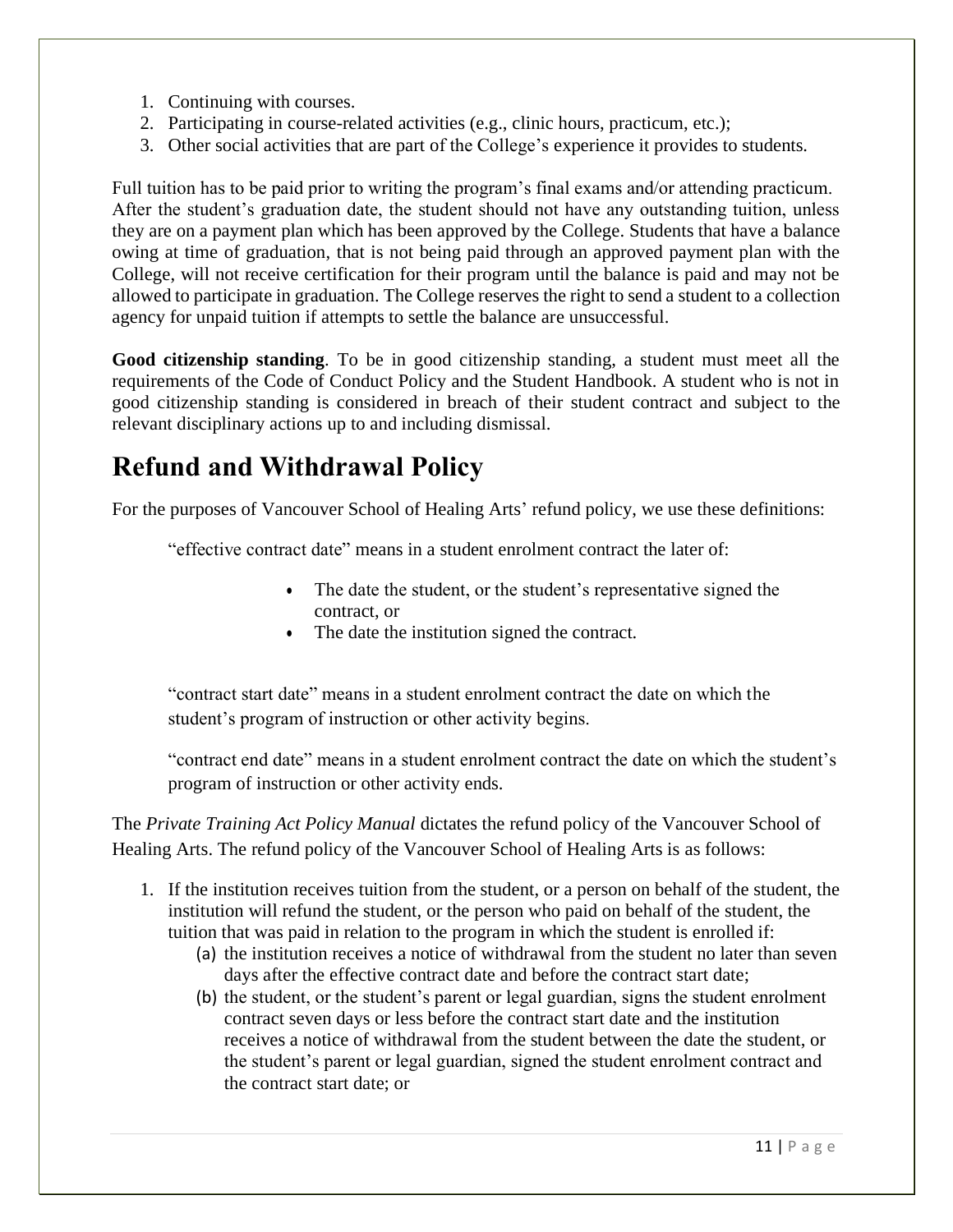- (c) the student does not attend a work experience component and the institution does not provide all of the hours of instruction of the work experience component within 30 days of the contract end date.
- 2. The institution will refund the tuition for the program and all related fees paid by the student or a person on behalf of the student enrolled in the program if the student is enrolled in the program without having met the admission requirements and did not misrepresent his or her knowledge or skills when applying for admission.
- 3. If a student does not attend any of the first 30% of the hours of instruction to be provided during the contract term, the institution may retain up to 50% of the tuition paid under the student enrolment contract unless the program is provided solely through distance education.
- 4. Unless the program is provided solely through distance education, if the institution receives a notice of withdrawal from a student:
	- (a) more than seven days after the effective contract date and
		- i. at least 30 days before the contract start date, the institution may retain up to 10% of the tuition due under the student enrolment contract, to a maximum of \$1,000.
		- ii. less than 30 days before the contract start date, the institution may retain up to 20% of the tuition due under the student enrolment contract, to a maximum of \$1,300.
	- (b) after the contract start date
		- i. and up to and including 10% of instruction hours have been provided during the contract term, the institution may retain up to 30% of the tuition due under the student enrolment contract.
		- ii. and after 10% but before 30% of the hours of instruction to be provided during the contract term have been provided, the institution may retain up to 50% of the tuition due under the student enrolment contract.
- 5. Unless the program is provided solely through distance education, if the institution provides a notice of dismissal to a student and the date the institution delivers the notice to the student is:
	- (a) up to an including when 10% of instruction hours have been provided during the contract term, the institution may retain up to 30% of the tuition due under the student enrolment contract.
	- (b) more than 10% but before 30% of the hours of instruction have been provided during the contract term, the institution may retain up to 50% of the tuition due under the student enrolment contract.
- 6. If the institution provides the program solely through distance education and the institution receives a student's notice of withdrawal or the institution delivers a notice of dismissal to the student and:
	- (a) the student has been provided an evaluation for completing up to 30% of the program, the institution may retain up to 30% of the tuition due under the student enrolment contract.
	- (b) the student has been provided an evaluation for completing between 30% of 50% of the program, the institution may retain up to 50% of the tuition due under the student enrolment contract.
- 7. If a student does not attend the first 30% of the program, and the program is not provided solely through distance education, the institution may retain up to 50% of the tuition due under the student enrollment contract.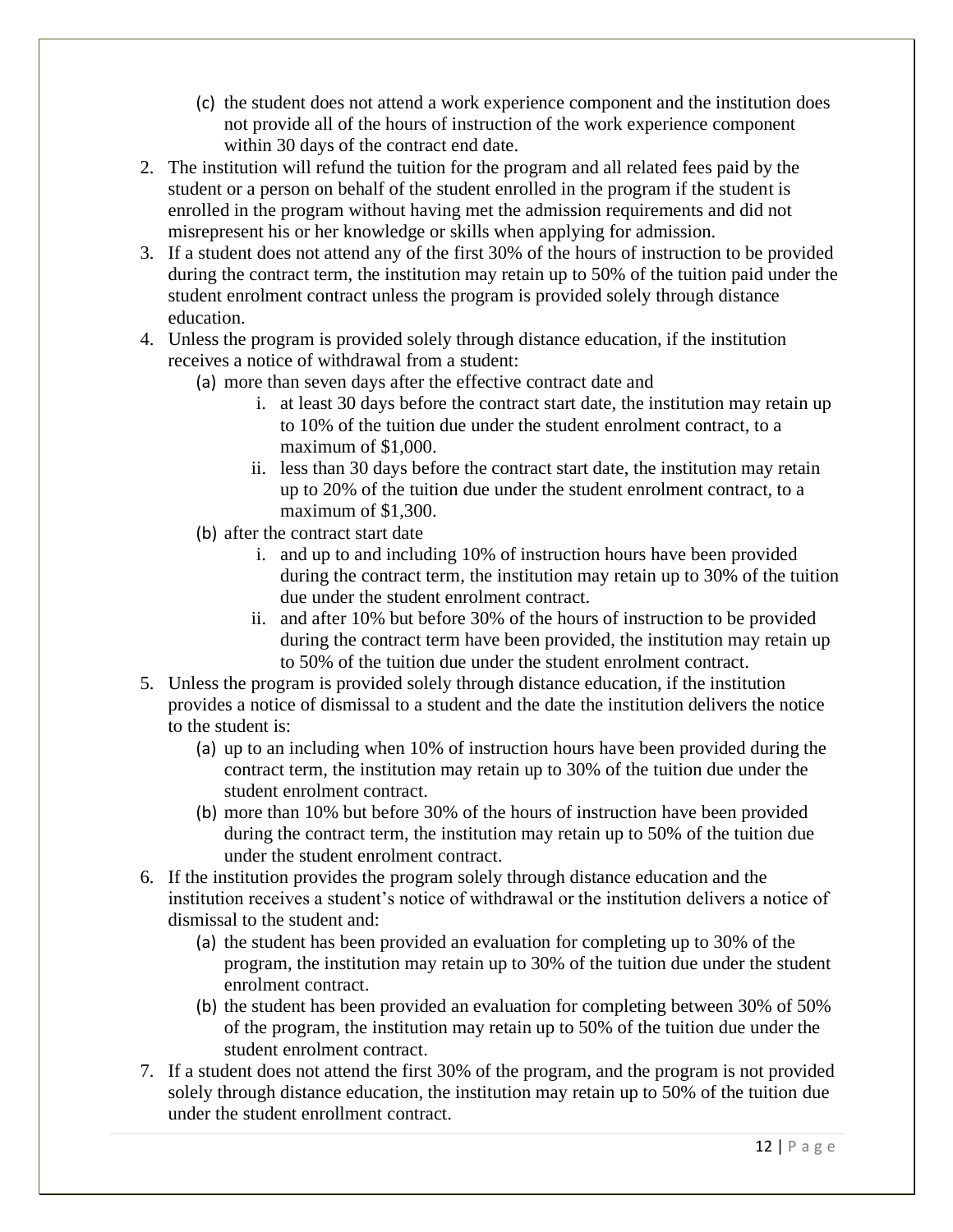- 8. The institution will refund fees charged for course materials paid for but not received if the student provides a notice of withdrawal to the institution or the institution provides a notice of dismissal to the student.
- 9. Refunds required under this policy will be paid to the student, or a person who paid the tuition or fees on behalf of the student, within 30 days:
	- (a) of the date the institution receives a student's notice of withdrawal,
	- (b) of the date the institution provides a notice of dismissal to the student,
	- (c) of the date that the registrar provides notice to the institution that the institution is not complying with section 2 of this policy, or
	- (d) after the first 30% of the hours of instruction if section "3." of the Refund and Withdrawal policy applies.
- 10. If an international student delivers a copy of a refusal of a study permit to the institution, all sections of the Withdrawal and Refund Policy apply will be applied unless otherwise agreed to by the College.
- 11. A Withdrawal notice provided by the student to the College must be issued in writing and received by the College in order to be effective.
- 12. At the time of withdrawal, international students on study permits who have received any delivery of instruction from the College after the start date of their student enrollment contract, must supply the College with proof that are abiding by the conditions of their study permit if they remain in Canada.
- 13. Where two or more people pay money to the Vancouver School of Healing Arts for a student's tuition, fees or other expenses, then in the event of a refund, the College shall only refund the money to those persons who previously paid the College, and rateably. This means that the College will pay the refund in the same proportions as those persons previously paid money to the College.

## <span id="page-15-0"></span>**Dispute Resolution Policy**

#### <span id="page-15-1"></span>**Complaints/Disputes**

This policy governs complaints from students respecting the Vancouver School of Healing Arts and any aspect of its operations. This includes students who are currently enrolled or were enrolled 30 days prior to submitting their concern. Individuals will not be subject to any form of retaliation as a result of filing a complaint. "The complainant" is defined as the individual making the complaint and the "the respondent" is the individual that the complaint is against.

#### **Procedure for Disputes:**

- 1. When a concern arises, the complainant should address the concern with the individual most directly involved.
- 2. If the complainant is not satisfied with the outcome at this level, the complainant should put their concern in writing and deliver it to one of the Managers at the Vancouver School of Healing Arts (e.g. Admissions Manager, Director of Education or Program/Education Manager). If the complaint is about one of the Managers, the student may address their complaint to one of the other Managers at the Vancouver School of Healing Arts.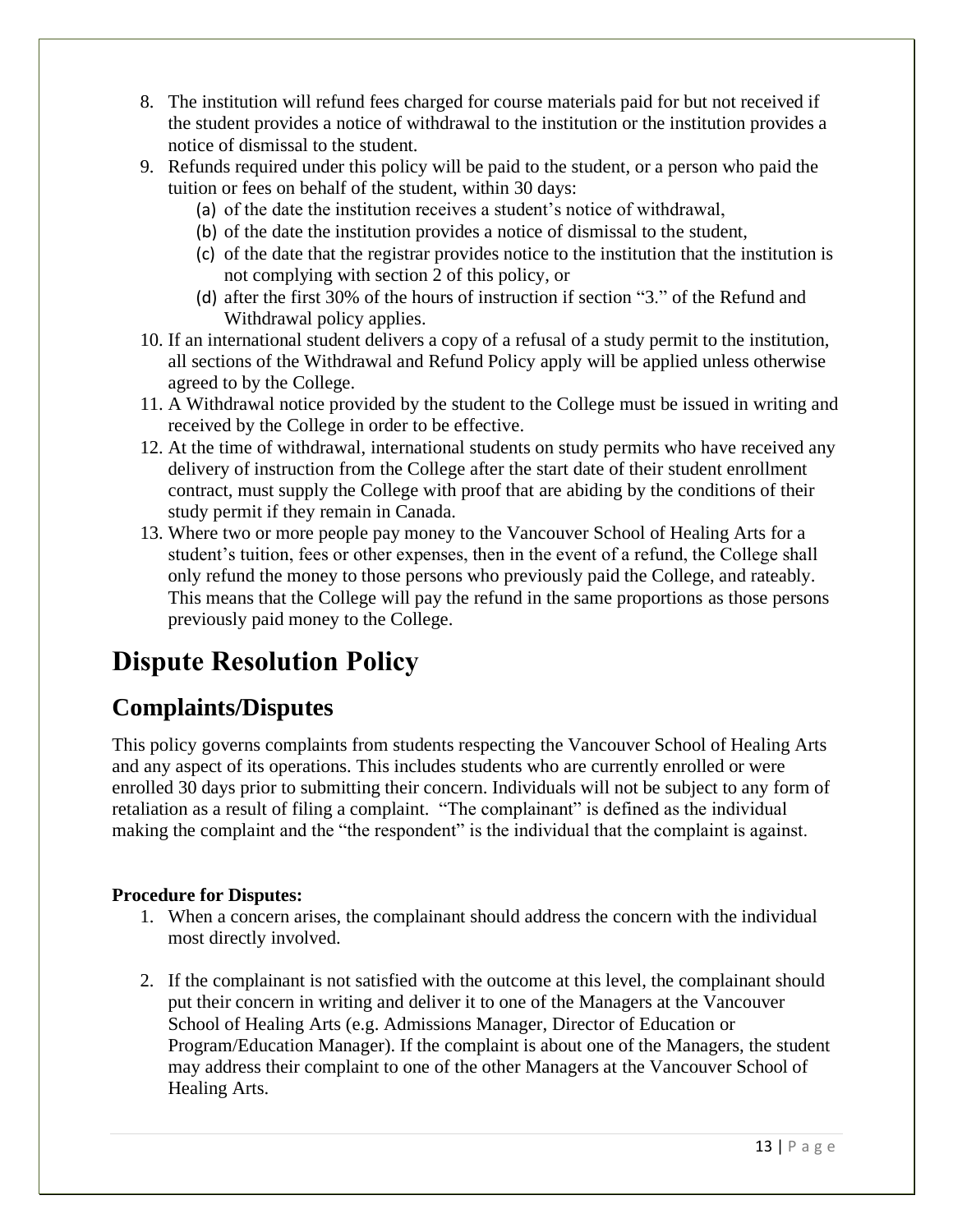- 3. The process by which the student complaint will be handled is as follows:
	- a) The Manager in receipt of the complaint will arrange to meet with the complainant to discuss their concern and desired resolution as soon as possible or within five school days of receiving the complainant's written concern.
	- b) Following the meeting with the complainant, the Manager will conduct whatever enquiries and/or investigations necessary and appropriate to determine whether the complainant's concerns are substantiated in whole or in part. Those inquiries may involve further discussion(s) with the complainant either individually or with appropriate Vancouver School of Healing Arts' personnel. Where safety or fear of retaliation by the respondent is a concern, the complainant may request to remain anonymous anyone not investigating the complaint.
	- c) The necessary enquiries and/or investigations shall be completed, and a response provided in writing to all involved as soon as possible but no later than forty-five days following the receipt of the complainant's written concerns. One of the following will occur:
		- i. if it is determined that the complainant's concerns are not substantiated the College will provide a written explanation of the decision  $\&$  deny the complaint; or
		- ii. if it is determined that the complainant's concerns are substantiated in whole or in part, the College will propose a resolution in writing.
	- d) A copy of the decision and all supporting materials shall be given to the complainant, a copy will be placed in the College's Conduct File and respondent's file, and the original will be placed in the complainant's file. The College will provide up to a maximum of five days for the complainant to respond to either the denied complaint or the resolution proposed.
	- e) If the complainant is not satisfied with the determination, the complainant must appeal the decision, in writing, to the Senior Education Administrator, as soon as possible but within five school days of being informed of the determination. If the complaint is about the Senior Education Administrator, the appeal must be addressed to another Manager that was not involved in the complaint prior to the appeal; that Manager, together with at least one other Manager, will review the decision and details leading up to the decision.
	- f) The Senior Education Administrator, or at least two Managers (if the Senior Education Administrator is named in the complaint) that have not been part of the complaint prior to the appeal, may meet with the complainant as soon as possible but within five school days of receipt of the complainant's appeal to help facilitate resolution of the complaint.
	- g) The original decision will either be confirmed or varied by the Senior Education Administrator, or the Managers considering the appeal, in writing within 5 school days after meeting the complainant, or within five days of the receipt of the appeal if the complainant does not meet the Senior Education Administrator or Managers conducting the appeal. At this point the College's Dispute Resolution Process will be considered complete.